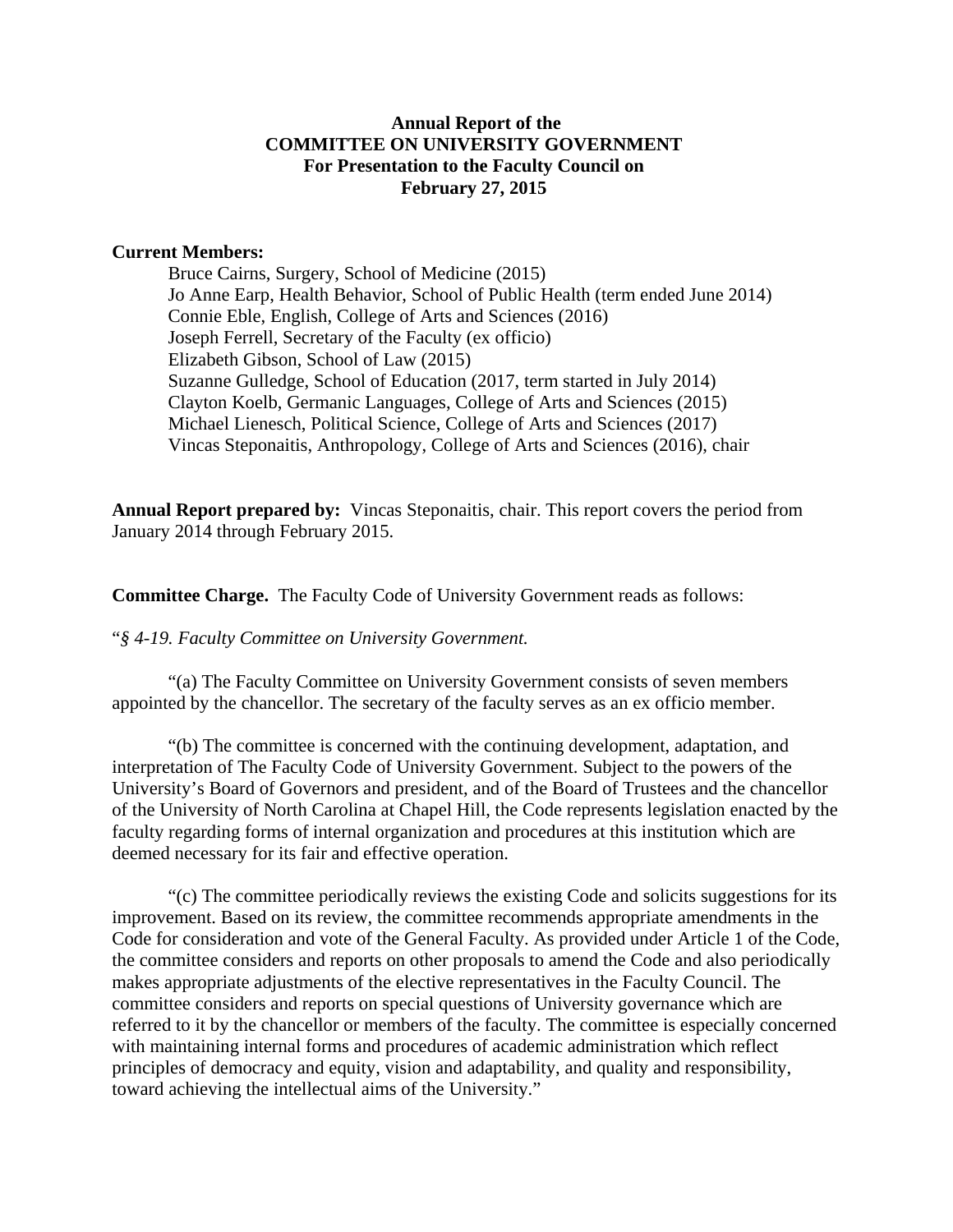# **Report of Activities.**

*Resolutions Presented and Adopted.* The committee presented one resolution at the Faculty Council meeting of January 17, 2014:

Amending the Faculty Code of University Government to Enlarge the Faculty Hearings Committee and to Clarify the Duties of its Chair (Resolution 2014-1).

This resolution enlarged the Faculty Hearings Committee from six to nine members, and gave the chair explicit authority to assign members to the panel hearing each case. Full details can be found in last year's report. The resolution passed on its first reading, and was adopted without dissent at a second reading on March 28, 2014.

*Ongoing.* This year we looked at four different matters pertaining to the Code.

First, at the thoughtful suggestion of David Dill, Professor Emeritus of Public Policy, our committee considered the question of whether the Faculty Code should be amended to provide the College of Arts and Sciences with its own legislative body. In our discussion, we recalled the fact that Faculty Council had recently eliminated the legislative functions of the College's divisions, largely because these divisions had not met in decades. Moreover, we noted that the College's Council of Chairs nowadays meets monthly to discuss policies and operations in the College, is a broadly representative body, is regularly consulted by the deans, and in recent years has passed resolutions on matters of broad concern to the College's faculty. In other words, the College already has an advisory and quasi-legislative body that is doing well on its own, and our committee saw no reason to recommend a change to the Code at this time.

Second, we looked at the mechanics of how seats in Faculty Council are apportioned to the electoral divisions defined in § 2-2(e) of the Faculty Code. Currently, seats are assigned according to a fixed apportionment factor that is explicitly defined in § 2-2(d), and that apportionment factor is revised every five years according to procedure spelled out in § 2-2(g). The five-year span between reapportionments is a relic of a time when compiling a list of all voting faculty was a time-consuming and difficult process. Simply put, it had to be done by hand. Nowadays, with HR processes being fully automated, one can obtain an up-to-date list of all voting faculty with a few clicks of a mouse. It therefore seemed appropriate to revisit how the apportionment process is handled in the Code. These discussions culminated in Resolution 2015-1, which is further described in Appendix 1.

Third, we examined the role of Council Committee on Fixed-Term Faculty (CCFTF), which was established as an ad hoc subcommittee of Faculty Council in 2005 (in resolution 2005-9). We met with the current chair and immediate past chair of CCFTF, and also with the chair of Faculty Welfare Committee (FWC), whose charge arguably overlaps with CCFTF. In our discussions, we learned that the current charter of CCFTF as a subcommittee creates problems, because members are appointed for only a year at a time and must cycle off as soon as they leave Faculty Council, even if they are actively engaged in the subcommittee's work. We also concluded that the roles of CCFTF and FWC are sufficiently distinct, and the workloads are sufficiently great, that merging them would be unwise. The product of these discussions is Resolution 2015-2, the detailed rationale for which is presented in Appendix 2.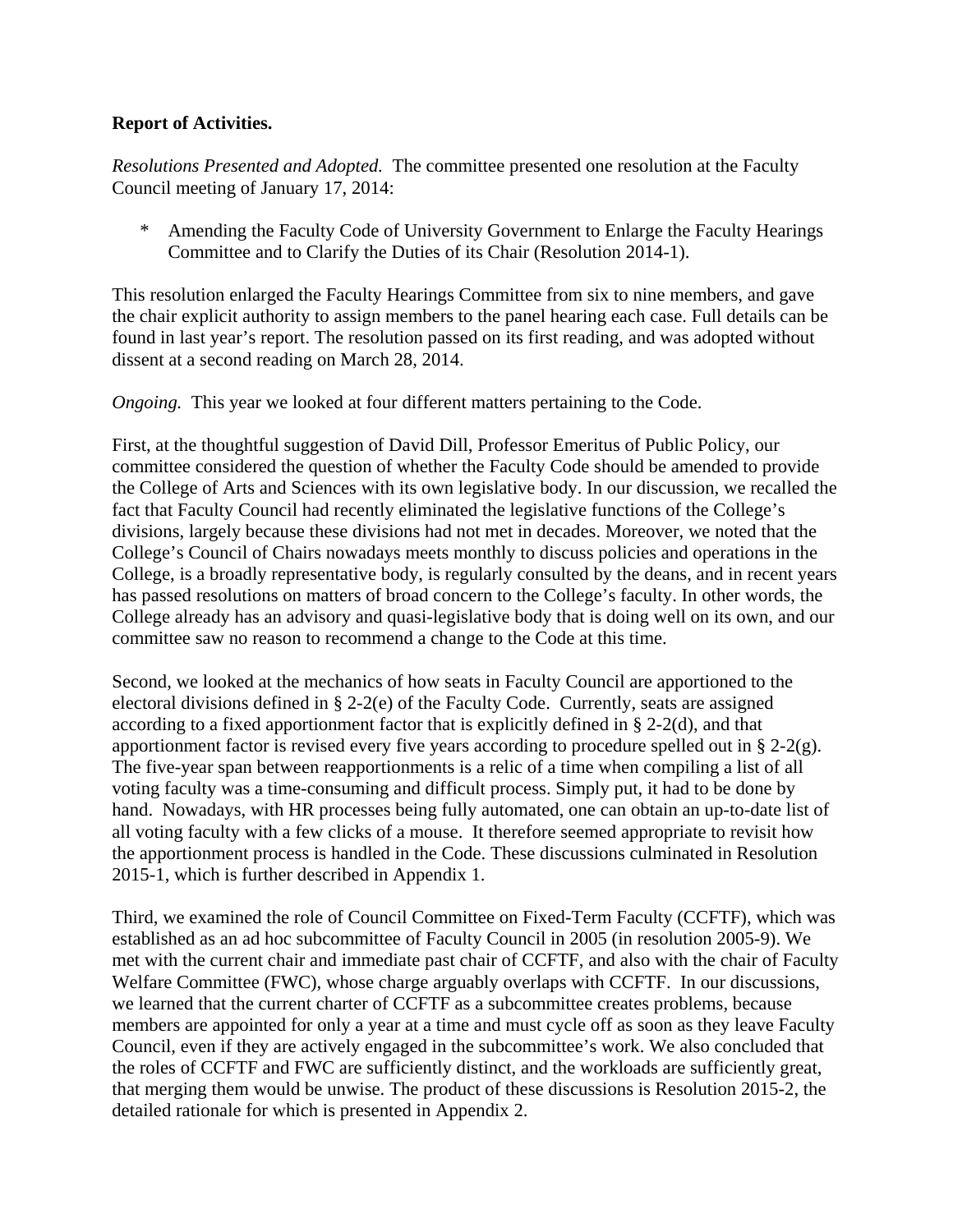Fourth and finally, we met with Joy Renner, current chair of the Faculty Athletics Committee, to initiate discussion of possible changes to her committee's charge. We expect this discussion to continue in coming months.

### **New Business.**

*Resolutions Presented.* The committee presents today the following resolutions:

**Resolution 2015-1. On Amending the Faculty Code of University Government to Change How Elected Seats in Faculty Council Are Apportioned.**

**Resolution 2015-2. On Amending the Faculty Code of University Government to Establish the Committee on Fixed Term Faculty.**

The rationale for each resolution is provided in an appendix that follows.

Respectfully submitted, Committee on University Government

# **Appendix 1 Report of the Committee on University Government on Resolution 2015-1.**

According to  $\S 2-2(g)$  of the Faculty Code, Faculty Council's seats are divided proportionally among the various electoral divisions, so that "the number of elected members of the Council is as near 70 as practicable." The seats are re-apportioned every five years and the new apportionment factor (i.e., the ratio of voting faculty to Faculty Council seats) is automatically inserted into the Code as an amendment.

The five-year gap between re-apportionments is a holdover from a time when obtaining an accurate list of the voting faculty was a difficult task, done by hand. Nowadays, with modern automation, the task is much easier. Hence, there is no practical barrier to reapportioning seats in advance of the elections each year, and the Office of Faculty Governance has begun doing so.

If passed, the proposed amendment would codify what has become recent practice by making the following changes to the Code:

- \* It reduces the interval of time between re-apportionments from five years to one.
- \* It removes the requirement that the new apportionment factor be inserted into the Code, a practice which makes little sense if the factor changes every year. Instead, the new apportionment factor is simply approved by the Committee on University Government.

Our committee strongly recommends that Faculty Council adopt these changes by passing Resolution 2015-1.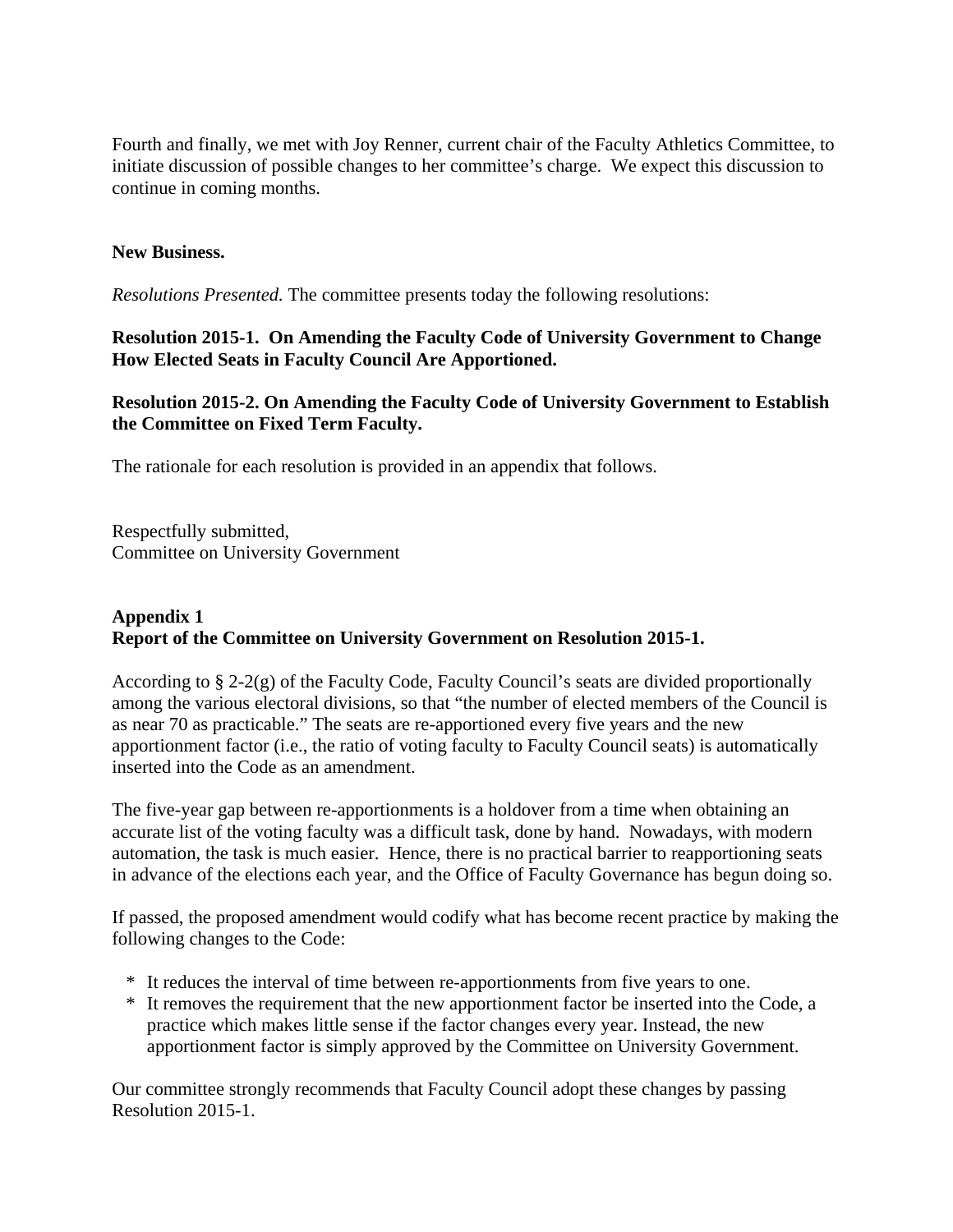# **Appendix 2 Report of the Committee on University Government on Resolution 2015-2.**

In 2005, Faculty Council passed Resolution 2005-9, which established the Council Committee on Fixed-Term Faculty (CCFTF). This resolution stipulated that the committee consist of six members, four fixed term and two tenure track, appointed by the Chair of the Faculty. The members are appointed each year from among the members of Faculty Council. The charge, which was spelled out at length, gave the committee broad authority to address issues relating to the "working conditions" and "status" of fixed-term faculty, whether full time or part time.

This committee has done much important work since it was established and continues to have a very full docket. We do not expect its workload to diminish anytime soon.

From our discussions with the current chair and immediate past chair of CCFTF, we learned of two things that made the committee's work more difficult: (1) the frequent turnover in the committee's membership because of year-to-year appointments, and (2) the inability of members to continue serving when they cycled off Faculty Council. It was clear that greater stability in the committee's membership and the ability to include members from outside Faculty Council would be a great help.

We also considered the scope of the committee's current charge and the degree to which it overlapped, at least in theory if not in practice, with that of the Faculty Welfare Committee (FWC). After discussing this issue with the current and past chairs of CCFTF, as well as the current chair of FWC, we concluded that it made sense to have a committee that focused on issues specific to fixed-term faculty, even while the FWC addressed issues that affected the faculty as a whole.

Finally, we examined the question of whether CCFTF should continue as an ad hoc committee — essentially a subcommittee of Faculty Council — or whether it should be made a standing committee, with its charter added to the Faculty Code. Our answer to this question stemmed directly from our conclusions on the issues previously discussed. In short, once we decided that the members' terms should be lengthened, that the constraint of Faculty Council membership should be removed, that the committee had plenty of work to do, and that it made sense to keep this work in the hands of a committee separate from FWC, it was clear to us that CCFTF should become a standing committee.

We have therefore drafted an amendment to the Code that abolishes the CCFTF (by rescinding the Faculty Council action that created it), and creates a new Committee on Fixed-Term Faculty (by adding a new section to the Code). The size and composition of the new committee is the same as that of the old one. The charge has been reworded to make it a bit simpler, but is not different in substance or scope. The new committee would continue to address the same issues as its predecessor, but would do so with the advantage of a more stable membership and a charge spelled out in the Code. All issues specific to fixed-term faculty, whether full time or part time, whether voting or nonvoting, would be well within its purview.

The resolution would take effect on July 1 in order to simplify the transition. The members of the new Committee on Fixed-Term Faculty would be appointed by the Chair of the Faculty (as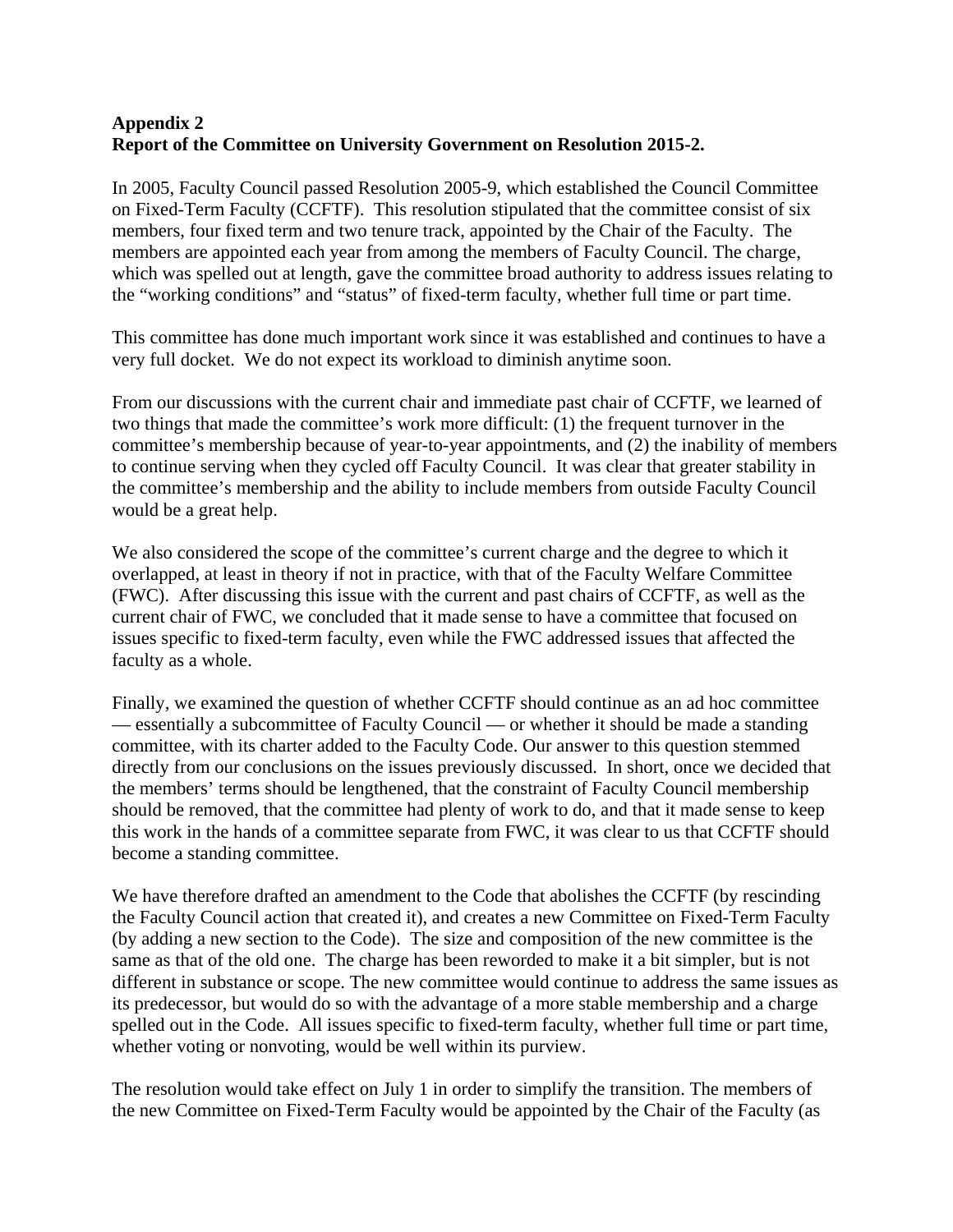before), and their initial terms would be staggered so that only two seats would come up for appointment each year.

The current members of CCFTF all support this amendment.

The Committee on University Government therefore strongly recommends that Faculty Council enact these changes by passing Resolution 2015-2.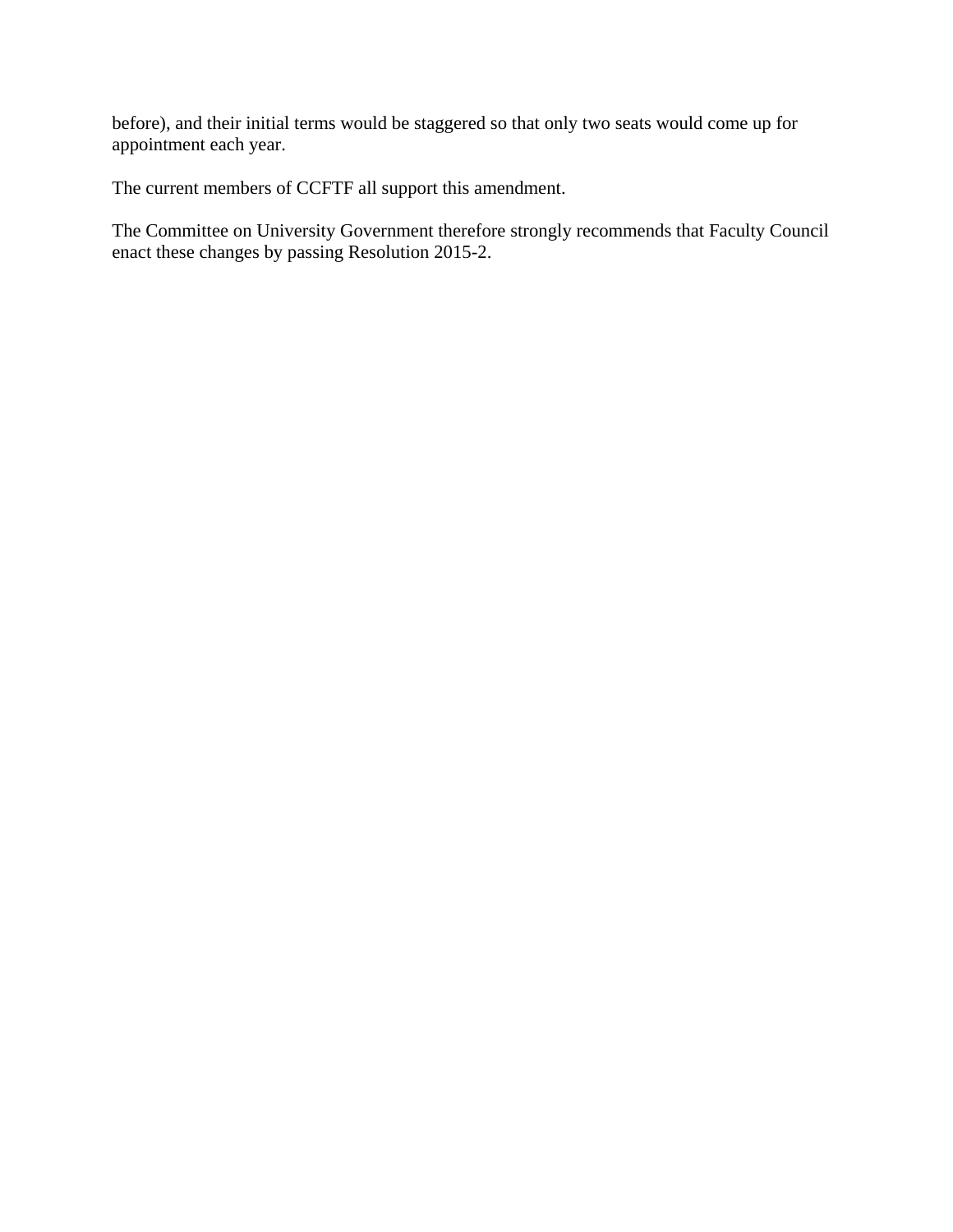### **Resolution 2015-1. On Amending the Faculty Code of University Government to Change How Elected Seats in Faculty Council Are Apportioned.**

The General Faculty enacts that § 2-2 of the Faculty Code of University Government is amended as follows (deletions are crossed out, additions are underlined):

#### *§ 2-2. Members.*

. . .

(d) The elected members of the Council are chosen by and from the electoral divisions defined in subsection (e),  $\overline{\text{on the basis of one representative for each 42 in proportion to the members of the}}$ voting faculty<del>, or major fraction thereof,</del> assigned to the respective divisions:, and provided that no college or school is represented by more than one-third of the elected members. In divisions entitled to two or more representatives, members are chosen on the basis of proportional representation of (1) professors, associate and assistant professors with permanent tenure, and librarians, and (2) all other ranks. If there are too few members of the voting faculty in either category to qualify for at least one representative, the two categories are combined. Representation is determined by the composition of the electoral division as of January 1 proceeding preceding the date of the election, according to the procedure in  $\S 2-2(g)$ .

. . .

 $(g)$  In 1985 and every five years thereafter, the Committee on University Government Each year, the secretary of the faculty adjusts the apportionment factor so that the number of elected members of the Council is as near 70 as practicable. Such an adjustment is deemed an amendment of subsection (d) and is reported promptly to the secretary of the faculty and by him or her to the General Faculty The results of this apportionment are reported to and approved by the Committee on University Government.